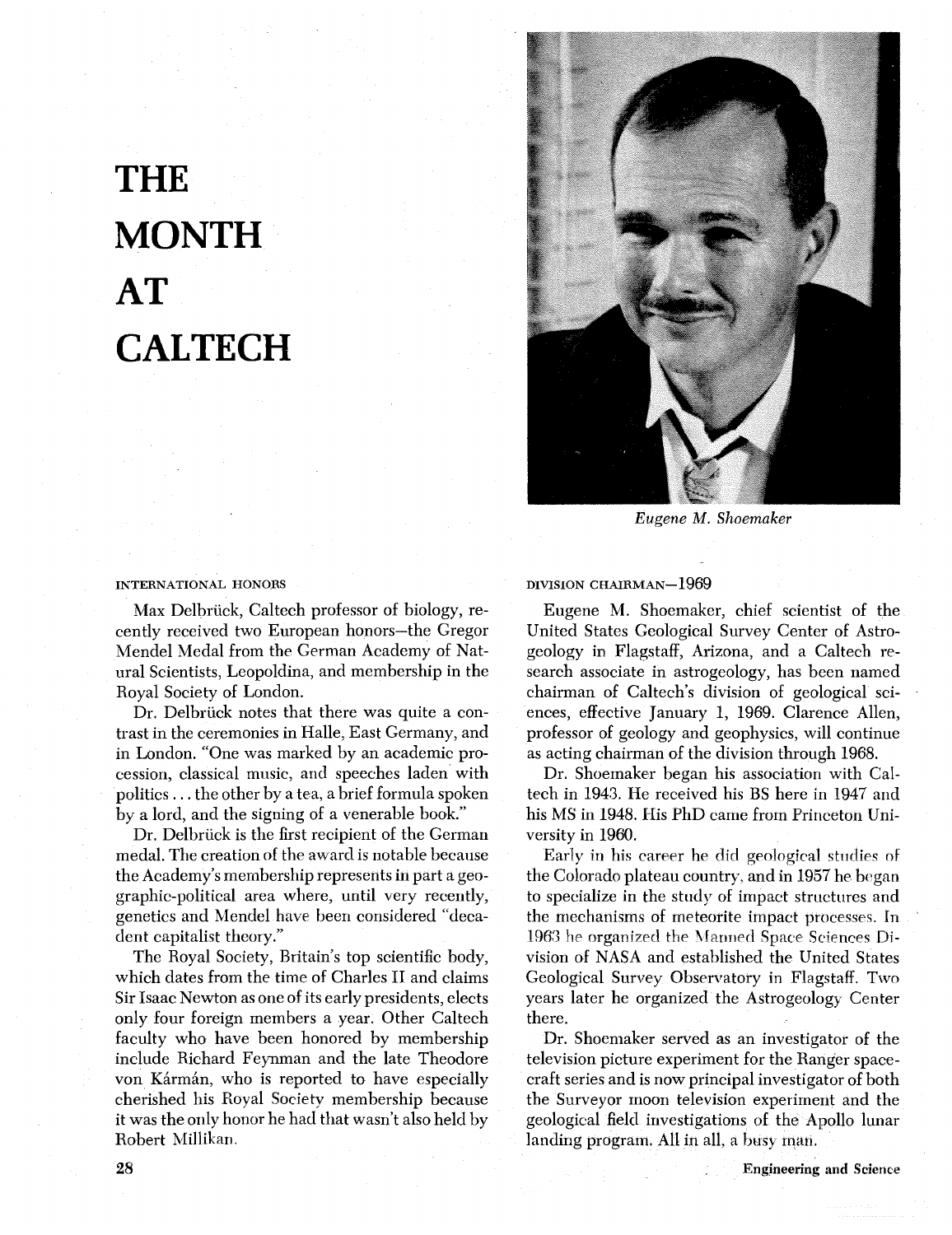

*Alfred H. Sturtevant* 

#### THE NATIONAL MEDAL OF SCIENCE

Alfred H. Sturtevant, Caltech's Thomas Hunt Morgan Professor of Biology, Emeritus, has been named a recipient of the President's National Medal of Science for 1967-the nation's highest government award for distinguished achievement in science and engineering. He will receive the honor in ceremonies at the White House in February, along with 11 other U.S. men outstanding in their various disciplines of science and engineering.

Dr. Sturtevant, whose major contributions have been in the field of genetics, is the second Caltech faculty member to receive the medal. The award was established by an Act of Congress, and Caltech's Theodore von Kármán received the first National Medal of Science from John F. Kennedy in 1963.

Dr. Sturtevant came to Caltech when the biology division was founded in 1928. He became professor emeritus in 1962.

# MORE SPACE IN THE LIBRARY

An extensive collection of published material on space technology, astronomy, and science fiction has been presented to Caltech's Millikan Library by the widow of Alvin W. Kunke. The Kunke Space Archives, which comprise one of the most comprehensive collections ever to have been assembled by an individual, include a wide range of material, beginning with very early imaginative works attributed to Cyrano de Bergerac, Bishop Godwin, and Johannes Kepler. The collection also contains original publications by writers who entertained fantasies of space exploration long before there was a profession devoted to rockets or space flight. There are historical treatises on astronomy, ancient astronomical maps, and some scare copies of *Pacific*  Rockets, a journal of the Pacific Rocket Society, an early group of experimentalists based in South Pasadena. The collection is in the humanities and social sciences division of the library.

# SECRETARY OF THE BOARD

Theodore C. Combs has been named secretary of the Caltech board of trustees, succeeding James N. Ewart who retired January I this year. Mr. Combs, who graduated from Caltech in 1927, joined the Institute development staff in 1964 as associate director of corporate relations and has been director of alumni reldtions in the development division since 1966, Mr. Ewart served as director of personnel at Caltech from 1946 to 1964 and as secretary of the board from 1964 until his retirement.

## HONORS AND AWABDS

Frederick C. Lindvall, chairman of Caltech's division of engineering and applied science, has been named a fellow of the American Society of Mechanical Engineers, an honor reserved for members of more than 25 years standing who have made significant contributions in their profession.

Caltech's Beckman Auditorium has received an Esther Award from the weekly newspaper, the **California** *Jewish* Voice, in recognition of outstanding programming. The award was presented to J. Kent Clark, Caltech professor of English, by Henry Roth, music editor of the paper, acknowledging the concert of soprano Shirley Verrett as the outstanding voice recital in the Los Angeles area last season.

Aron Kuppermann, Caltech professor of chemical physics, has been awarded a National Science Fonndation senior postdoctoral fellowship to pursue research on the dynamics of molecular collisions. He will spend a year studying at the Weizmann Institute of Science in Behovoth, Israel, and at the Institute for Atomic and Molecular Physics in **Am**sterdam, beginning in September 1968.

H. Russell Bintzer, vice president for development at Caltech, has been appointed to a four-year term with the Community Redevelopment Agency by the Board of Directors of the City of Pasadena.

*continued* on page **30** 

**January 1968**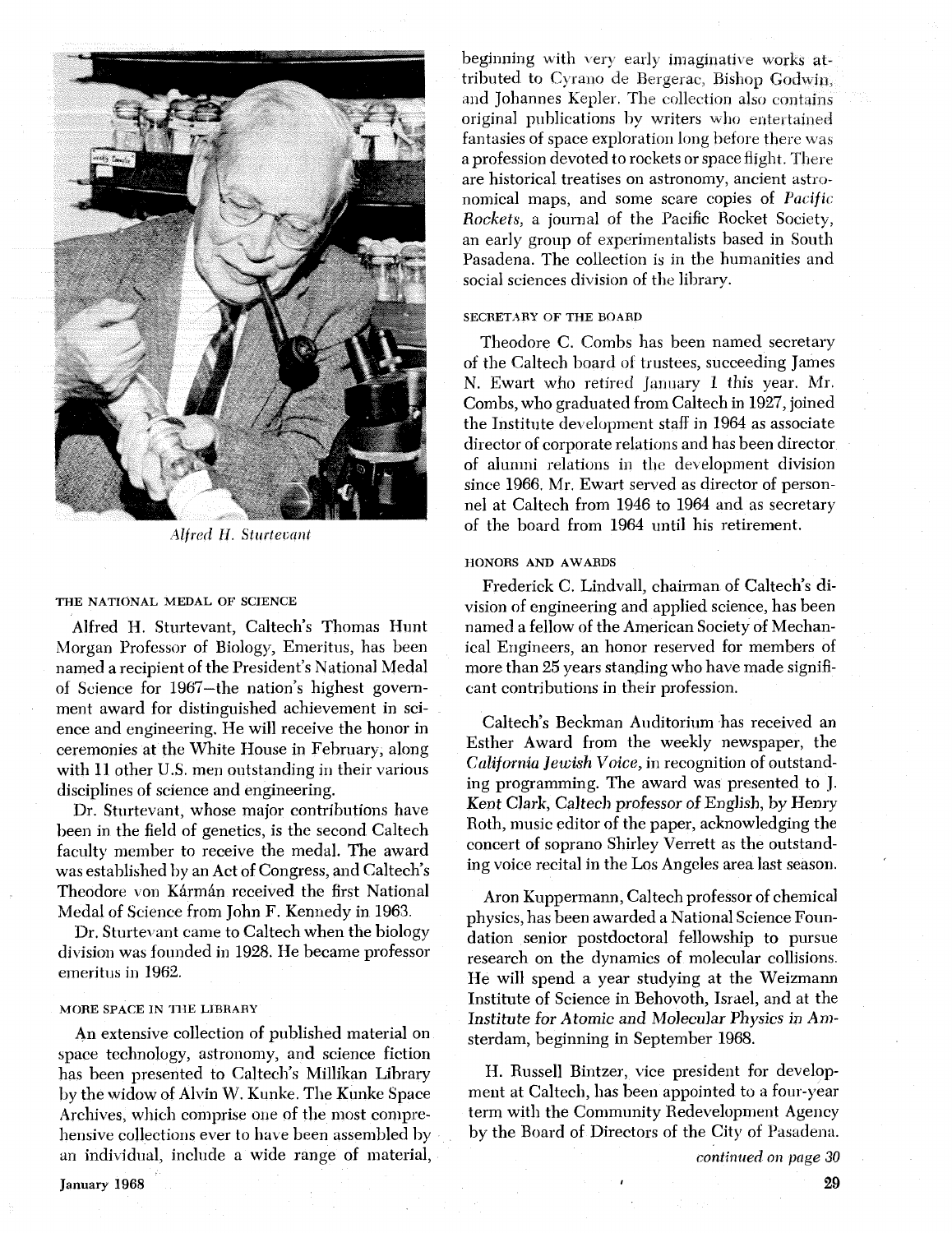#### MILLIKAN MEMORABILIA

"Dear Papa,

I will be a good boy. I will save my money and buy food for my dog and give some money to the missionaries.

# Your little boy, Robbie."

This note, written by four-year-old Robert A. Millikan in 1873, is among the memorabilia that were placed in the cornerstone of the new Caltech library, named in his honor, at ceremonies on December 6. Other possessions belonging to the Caltech physicist which were placed in the cornerstone cache were a pair of his spectacles, a handwritten report card from Macquoketa High School in Iowa, two poems written to him on his 85th birthday by his wife and son, and some of his most significant writings and publishings.

Lee A. DuBridge, president of Caltech, and Arnold 0. Beckman, chairman of the board of trustees, officiated at the ceremonies attended by the library donor Seeley Mudd and community leaders and guests of the Institute. The occasion was the latest in a long line of library "occasions," which began in May 1965 with an interhouse tree-chopping contest run by Caltech undergraduates to clear the

site for the then prospective library. Other occasions included the ground-breaking ceremonies that same month, and another cornerstone-laying a year ago this month. That pseudo-ceremony was conducted by pranksters who, in the dark of the night, put the cornerstone in upside down.

#### SAVE STAR TREK

Although the hallmark of today's college campus is protest, Caltech students have been distinguished by their indifference to the causes that convulse other campuses into rallies and marches. This month, however, this dispassion came to an end.

**A** CAUSE emerged with which Teckers could identify, and they marched-200-strong and armed with torches and banners-on the NBC television studios in Burbank to present a petition signed by 600 students who decry the rumored cancellation of the program "Star Trek."

Now the ball is rolling, and students are considering another protest-this one against bad reporting. The *Los Argeles* Times reported that the Caltech demonstrators carried signs for "Dr. Benjamin Spock." As any "Star Trek" fan knows, it is  $Mr$ . Spock, who is chief science engineer of the United Space Ship Enterprise.



*Calter11 student's* and *sympathizers rally* **at** NEC **/studios** to **save Star Trek, 3 Engineering and Science**